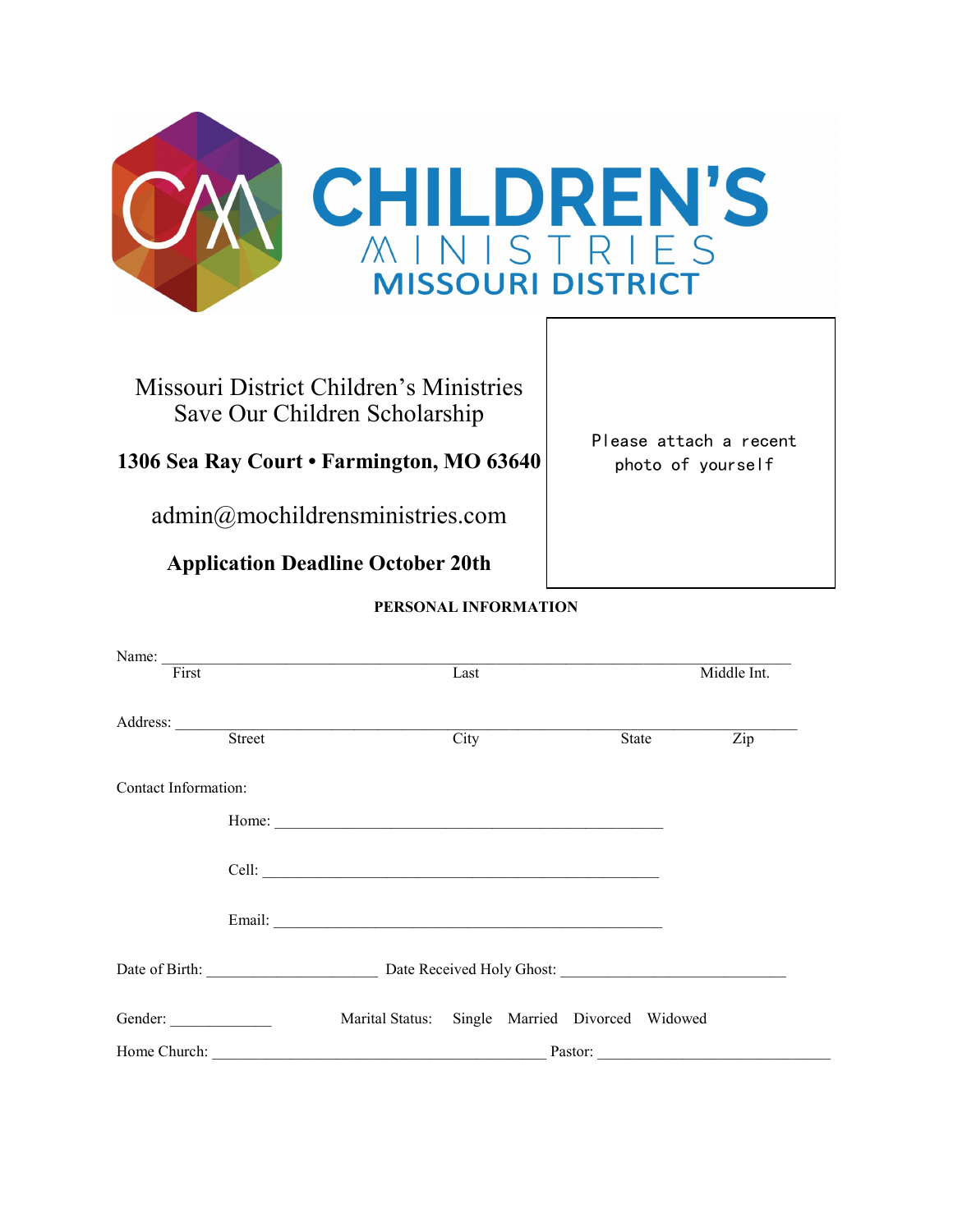## PARENTS AND GUARDIAN

|                                                                                                                      |                                                                                                                                                                                                                                      | Guardian Current Contract Contract Contract Contract Contract Contract Contract Contract Contract Contract Contract Contract Contract Contract Contract Contract Contract Contract Contract Contract Contract Contract Contrac |                                                                                                                               |  |  |  |
|----------------------------------------------------------------------------------------------------------------------|--------------------------------------------------------------------------------------------------------------------------------------------------------------------------------------------------------------------------------------|--------------------------------------------------------------------------------------------------------------------------------------------------------------------------------------------------------------------------------|-------------------------------------------------------------------------------------------------------------------------------|--|--|--|
|                                                                                                                      |                                                                                                                                                                                                                                      |                                                                                                                                                                                                                                |                                                                                                                               |  |  |  |
| Are your parents living? Father: Yes No Mother: Yes No                                                               |                                                                                                                                                                                                                                      |                                                                                                                                                                                                                                |                                                                                                                               |  |  |  |
|                                                                                                                      |                                                                                                                                                                                                                                      |                                                                                                                                                                                                                                | Do you live with your parents or guardian? If so, are there other children living in the home?<br>(List names and ages below) |  |  |  |
|                                                                                                                      | <u> 2000 - Johann Johann Johann Johann Johann Johann Johann Johann Johann Johann Johann Johann Johann Johann Johann Johann Johann Johann Johann Johann Johann Johann Johann Johann Johann Johann Johann Johann Johann Johann Joh</u> |                                                                                                                                                                                                                                | <u> 2008 - Jan Barnett, amerikan basar dan basa dan basa dan basa dan basa dan basa dan basa dan basa dan basa da</u>         |  |  |  |
| <u> 2000 - 2000 - 2000 - 2000 - 2000 - 2000 - 2000 - 2000 - 2000 - 2000 - 2000 - 2000 - 2000 - 2000 - 2000 - 200</u> |                                                                                                                                                                                                                                      |                                                                                                                                                                                                                                | <u> 2000 - Jan James James James James James James James James James James James James James James James James Ja</u>         |  |  |  |
| <u> 1989 - Johann John Stone, markin film ar yn y brening yn y gwerinnas y brening y gwerinnas y gwerinnas y gwe</u> |                                                                                                                                                                                                                                      |                                                                                                                                                                                                                                | <u> 1980 - Johann Stoff, amerikansk politiker (d. 1980)</u>                                                                   |  |  |  |
|                                                                                                                      |                                                                                                                                                                                                                                      |                                                                                                                                                                                                                                |                                                                                                                               |  |  |  |
|                                                                                                                      |                                                                                                                                                                                                                                      |                                                                                                                                                                                                                                | <b>EDUCATION INFORMATION</b>                                                                                                  |  |  |  |
|                                                                                                                      |                                                                                                                                                                                                                                      |                                                                                                                                                                                                                                |                                                                                                                               |  |  |  |
|                                                                                                                      |                                                                                                                                                                                                                                      |                                                                                                                                                                                                                                |                                                                                                                               |  |  |  |
|                                                                                                                      |                                                                                                                                                                                                                                      |                                                                                                                                                                                                                                |                                                                                                                               |  |  |  |
|                                                                                                                      |                                                                                                                                                                                                                                      |                                                                                                                                                                                                                                |                                                                                                                               |  |  |  |
|                                                                                                                      |                                                                                                                                                                                                                                      |                                                                                                                                                                                                                                |                                                                                                                               |  |  |  |